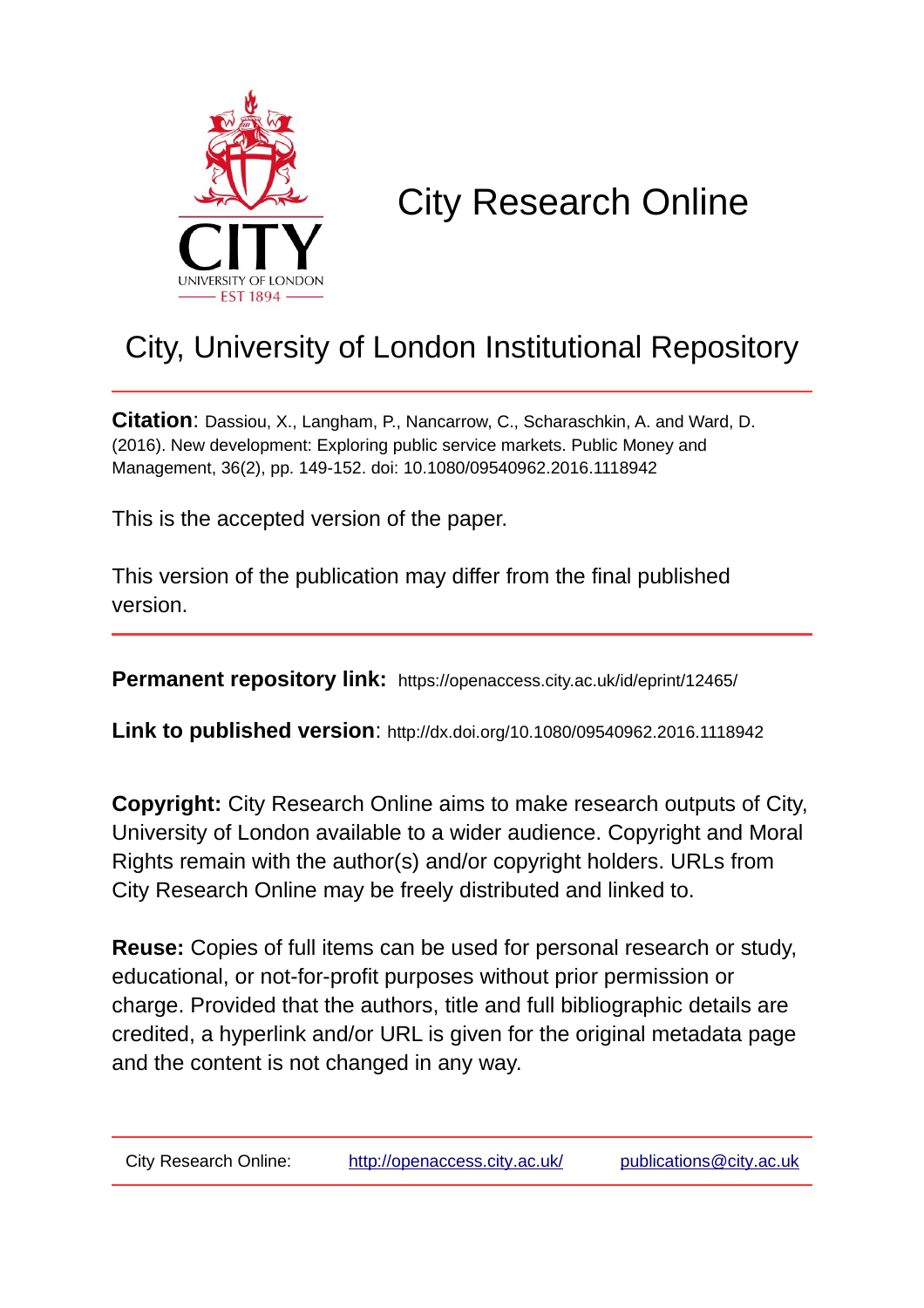# Public service markets: A comparative analysis

# Authors:

# Dassiou Xeni, Langham Peter, Nancarrow Charles, Scharaschkin Alex, Ward Dan

#### **Centre for Competition and Regulatory Policy | Department of Economics | City University London | Northampton Square | London EC1V 0HB**

# **1. Introduction**

This article sets out to test the assertion that public service markets are fundamentally different from regulated utilities markets [or consumer-funded public services] by looking at the product characteristics, market structure, funding oversight and legal arrangements in such markets. It also asks whether there are certain types of public services where effective outcomes are unlikely to be achieved from a 'competition in the market' approach to delivery ('competition in the market' includes approaches such as personal budgets, direct payments, vouchers, free entitlements to services that can be 'redeemed' at a provider of choice etc.).

We use the term 'public services' to refer to services that are generally regarded as essential enablers of participation in society. For example, access to water and energy, as do access to education, health and social care. Another way to think about these services is that they are those for which government would have to act as "provider of last resort", or make arrangements that ensure their continuity, if their provision were to be put at risk.

In markets for public services there is a transactional relationship between the (citizen) user and the provider of the service. The user is funded at least in part by the public purse. This form of market is often termed 'user choice and provider competition' or 'competition in the market', and is distinct from contracting or commissioning where the public authority is buying services on behalf of the citizen user (or often termed 'competition for the market').

It is a political and policy decision whether public services of this kind are funded by service users directly (for example, by paying their water bills), or by taxpayers (for example, in the UK access to the National Health Service is 'free at the point of delivery', the costs of running the NHS being picked up by the taxpayer). Of course these two modes of paying for public services are not mutually exclusive, and public services may be funded by a mix of both. In the UK, for example, most of the costs of social care are born by users directly, with the taxpayer only subsidising provision for the poorest; and while people pay to use train services by means of fares, the taxpayer covers around half the total costs of maintaining and enhancing rail infrastructure. Of course private markets also often exist alongside public markets, such as for private education and private healthcare for those who choose and are sufficiently affluent to access them.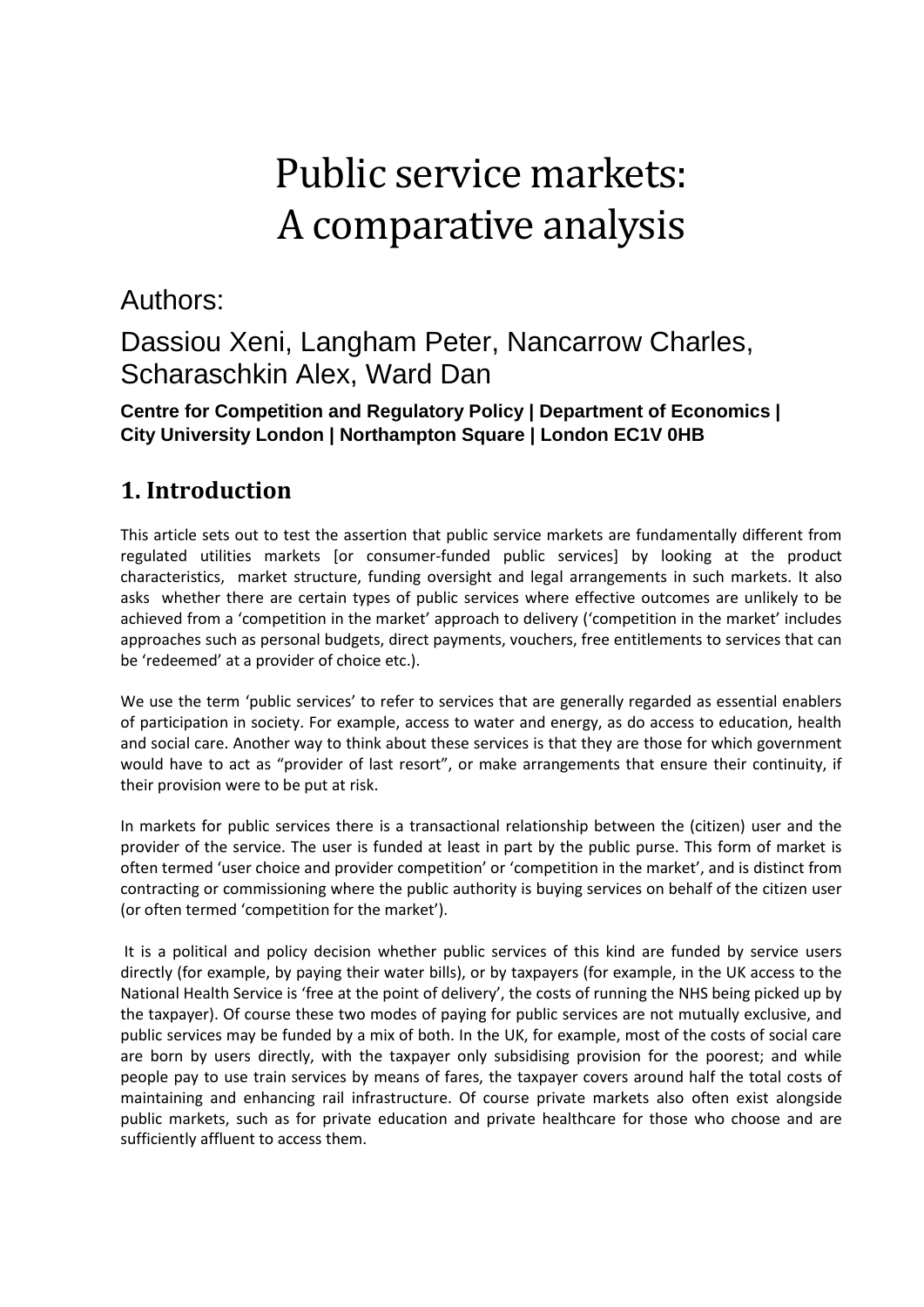Whatever model of paying for these essential public services is adopted, arrangements must be made to ensure that the market of service providers, and service purchasers (either users directly, or the state acting as each user's agent), functions as intended to achieve public policy outcomes. In the UK, and for the case of services that are paid for by users directly such as in water, energy, telecommunications and banking, the required market oversight arrangements are realised through the system of independent regulation that has developed over the last three decades, and is implemented through bodies such as the Office of Water Regulation (Ofwat), the Office of Gas and Energy Markets (Ofgem), the Office for Communications (Ofcom), and the Financial Conduct Authority (FCA).

In public service markets, however these may be overseen by a variety of organisations. For example, the sponsoring department, a sector regulator, the local authority or other public body, or a combination of these may be responsible for ensuring the marketized system delivers the government's policy objectives. When government policy is implemented by 'marketized' service provision it brings a combination of opportunities and risks. Markets present opportunities for services to become more personalised, responsive, efficient, diverse and innovative. They also present new challenges for government; specifically the risk that having established markets in public services, departments and local authorities may lack the capability to ensure that they operate in the interests of the users and the taxpayer, rather than in the interests of the providers whose profits are funded by users and taxpayers.

The characteristics and often complex nature of public services, together with the vulnerability of many service users, requires government to establish independent regulatory frameworks for public service delivery. These typically comprise initial accreditation or licensing of service providers, and a monitoring and inspection regime to ensure that they meet required quality standards (see National Audit Office paper, Sept. 2011), and take remedial action or withdraw the licence if a provider fails to do this. In education, Ofsted performs the role of independent quality regulator for schools and for early years' education; and in health and social care, this role is the responsibility of the Care Quality Commission.

#### **2. What are the product and market characteristics for taxpayer-funded public service markets?**

Demand for many public service markets is characterised by asymmetry of information from the side of the user. Many of these services, unlike utilities such as water, rail, energy etc., are experience goods, have large switching costs (social care, schools) and/or are credence goods (e.g. health). Hence, there are different dimensions to markets for taxpayer-funded public service markets such as: user choice vs commissioner choice ('quasi-markets', in Le Grand's terminology [1991]). User choice can be characterised as 'competition in the market', whereas 'commissioned services' are where a commissioner buys public services on behalf of the public (this is sometimes called 'competition for the market'). The buyer side of public service markets can be fragmented with many individuals each having their own personal budget, or at the other end of the scale a single commissioner such as a local authority who buys services on behalf of their community.

Variants that combine a 'competition for the market' approach with some element of user choice are also not uncommon, for example a local authority may commission domiciliary care services for the elderly in their area and deliberately contract with more than one provider, and allow service users to choose between a number of providers. These arrangements may suit some users who are happy to leave commissioning of care provision to the authority and to retain a modicum of control by choosing between the commissioned social care providers.

Public service markets can be composed of one or typically a range of different types of provider: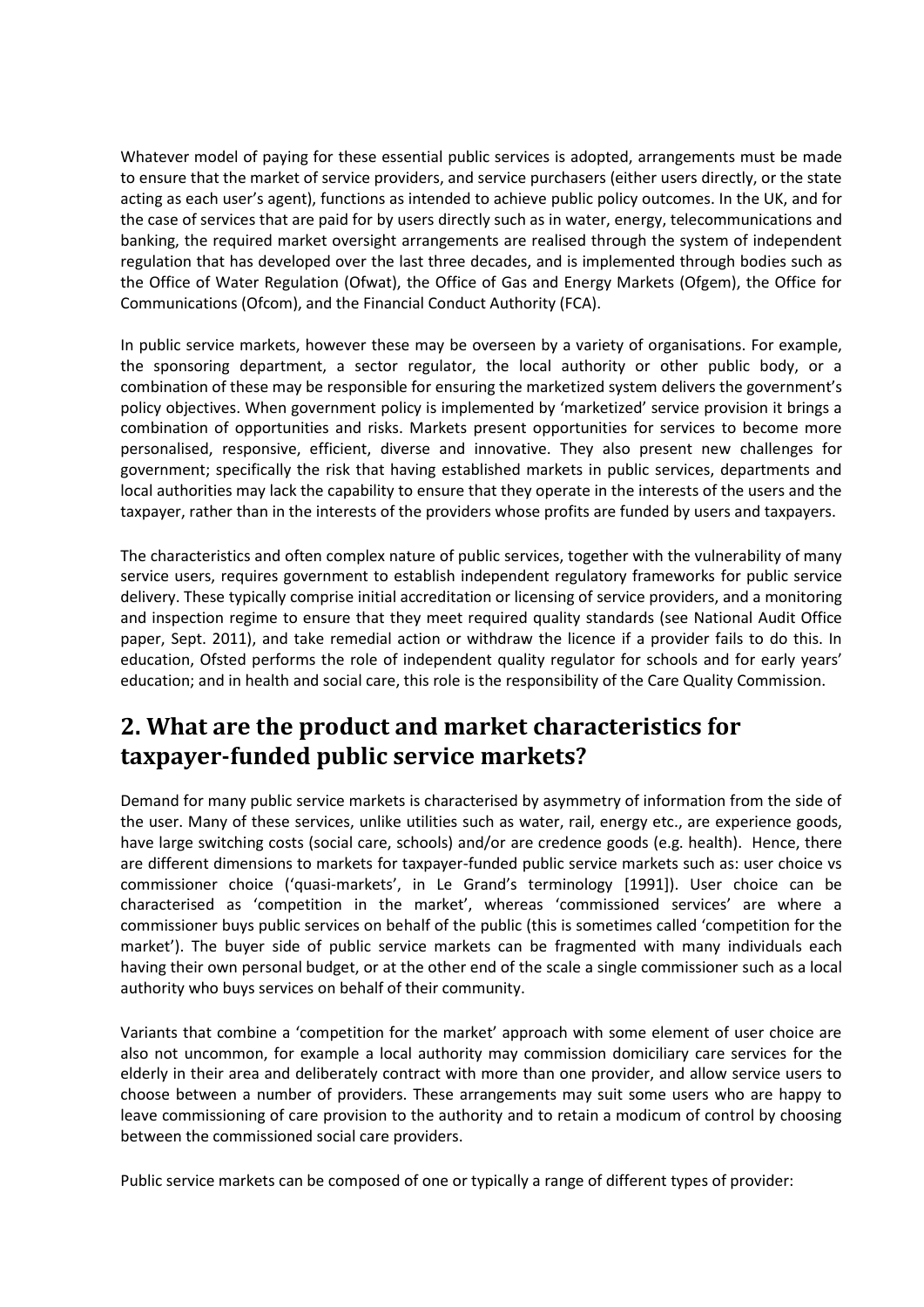- publicly-funded providers, such as schools and NHS-funded hospitals;
- private businesses (owned and funded by private capital); and
- third sector providers, common forms these take are charitable or voluntary bodies, social enterprises and mutuals.

As mentioned earlier, private and third sector providers may typically participate in both the public and the private markets for the provision of services.

Public services are typically "merit goods", i.e. services characterised by large positive externalities in their consumption. It is worth drawing attention to the distinction between choice (those consumed willingly) and compulsory merit goods (consumed through compulsion). Merit goods such as education and healthcare are consumed by choice or out of need by service users. These are distinct from public services such as probation services, jail time, workplace programmes, which users may not wish to use (and have to be coerced to use) which are sometimes referred to as 'compulsory' merit goods. These are goods for which under provision or elective consumption can have seriously negative consequences for the non-users. Clearly user choice is not a feature of these types of services.



#### Type of provider competition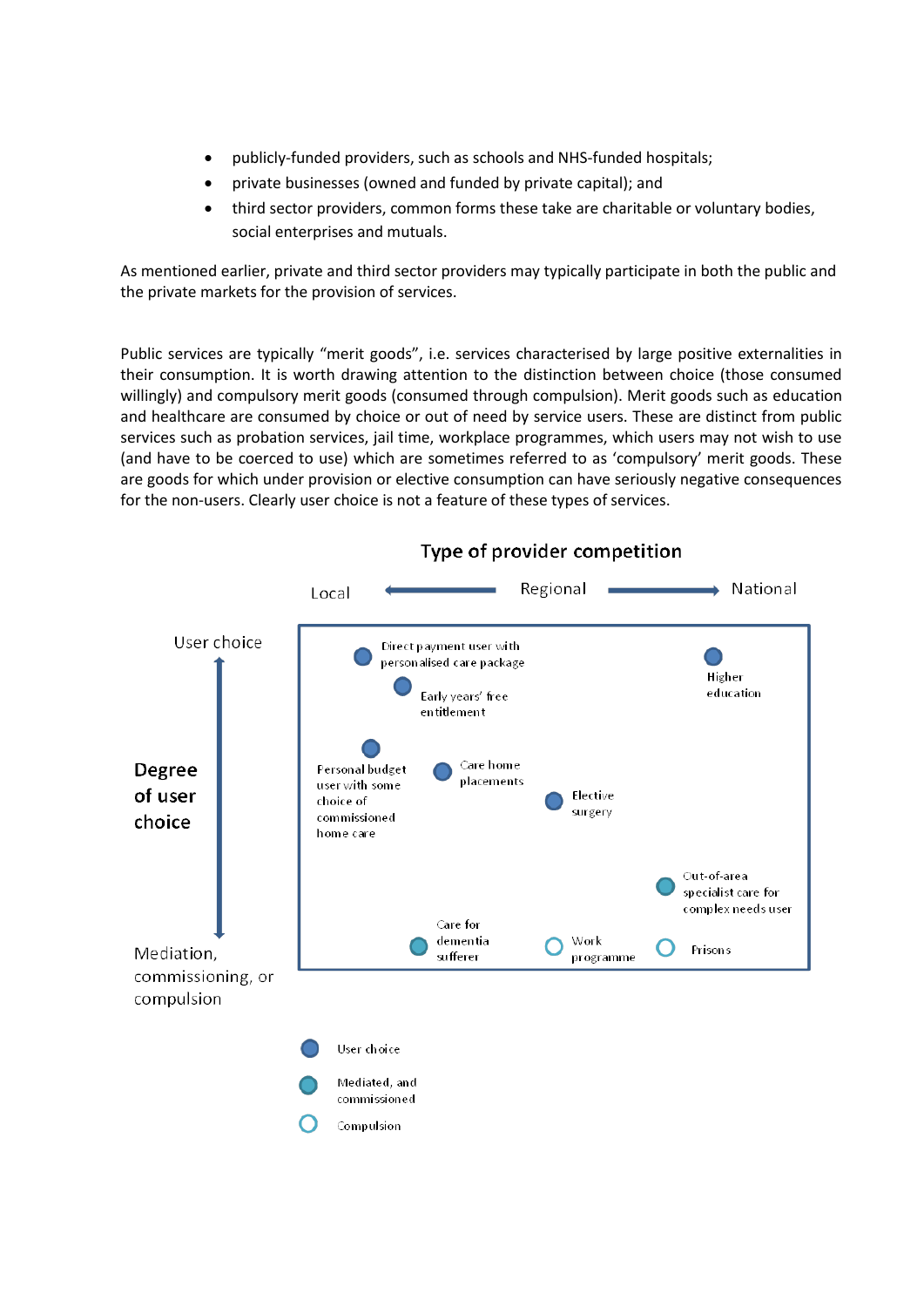### **3. Market definition issues**

The geographical market definition is an important feature to explore in defining a public service market: it can be local, regional, national or even international. In most utilities' markets, competition is conducted among private 'for profit' providers acting on a national market basis, with "unconventional" companies being the exception (Network Rail, Welsh Water). For example:

- In energy electrons and gas molecules makes it impossible to discriminate in terms of source, so end-users essentially choose a service provider rather than a product in energy. Hence location plays no role.
- In financial services, and higher education market definitions may extend beyond the national to the international.
- In rail the regional nature has been resolved by franchises ('competition for the market') or, in the case of electricity transmission and distribution continued price regulation in the face of regional or national infrastructure monopolies.

On the other hand, local competition seems to be a strong characteristic of many public service markets as well as a plurality of provider types. Providers come in many shapes and sizes in the for-profit sector, from at one extreme the micro (sometimes family-run) business in the care sector, right up to largescale national chains that operate in many different areas. The 'not for profit' sector also has a diverse range of provider types, though characteristically these tend to be small and based mainly in one area.

Geographical constraints can be a key determinant in defining the local market from the perspective of consumers who live in an area, where there is a limit to the choice of local hospitals, schools (catchment areas) etc. However, some consumers are prepared to travel further afield for service (e.g. even travel abroad for treatment and charge the NHS afterwards), or even move to a different area in order to enter the catchment area of a highly-rated school. The "transaction" costs, however, will deter the majority from acting this way. Some users view proximity to a provider as their paramount "quality" criterion when exercising their choice. In addition, switching costs can be high and consumers may tend to stick with the local or regional dominant provider (a barrier to entry feature similar to the energy sector). This makes provider new entry difficult and dampens exit pressures on incumbents and helps to explain why seemingly poorly-performing schools, hospitals etc. nevertheless continue to experience demand for their services.

Interestingly the recent substantial fee increase in the case of universities suggests that such geographical limits can be broadened with students apparently now more ready to study abroad to avoid the tripling of the tuition fees in England. Regulatory constraints and institutional set ups also play a role: the market definition can also be broadened giving more choice to the consumers as mentioned in the case of vouchers for schools which effectively opens up the choice of Swedish parents to include private schools as well as state schools.

For the majority of network utilities, vertical unbundling ensured the introduction of effective competition at several stages of the value chain, while retaining the infrastructure components of networks separately in the form of price regulated monopolies (transmission and distribution networks, gas pipes, rail network, etc.) to deal with the natural monopoly characteristics of these segments.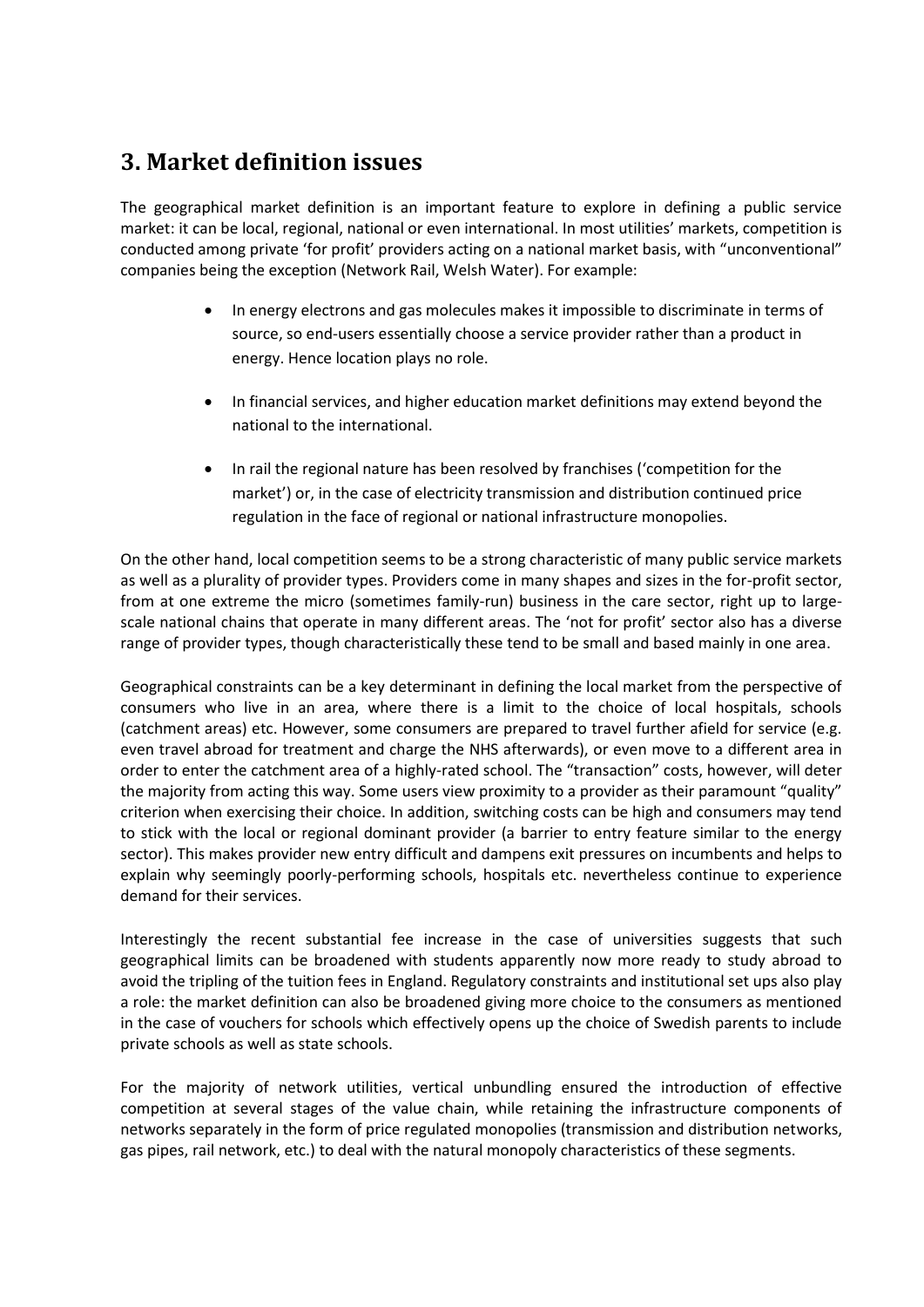In the case of some public service markets there is a reliance on efficiency in the performance of upstream and downstream services as the user receives services at each stage of the process (rather than just the final product), e.g. integrated care pathways in healthcare (lines of procedures), probation services (need for collaboration with local authorities to commission work and accommodation, health services etc.), social care (coordination with personal care and care in the community upstream and hospitals downstream). This, combined with the increasing complexity of the outcomes-based commissioning model, raises the question as to whether efficiency in such cases is achieved through competition or rather through integration and collaboration between state and providers, or through a combination of competition and collaboration.

### **4. Regulation, funding and oversight in public service markets**

Utility regulation in the UK relies on a well-developed system of independent sector regulators that over the last 30 years have accumulated a wealth of experience in promoting the interests of present and future consumers, promoting competition where possible and implementing price regulation in the absence of effective competition (Ofcom, Ofgem, Ofwat, ORR, CAA, FCA, etc.). The reasons behind the development of independent regulators were:

a) As a commitment device to enhance the credibility and predictability and assure companies and investors that current and future decisions would not to be governed by day to day politics; this was essential given the long term horizon of many infrastructure investments undertaken by privatised utilities as it provided assurance that they would get a reasonable rate of return on their investment and that the regulatory environment that they face would not depend on the political cycles of changing governments.

b) As a depository for accumulating & deepening expertise on a particular sector and thus promoting the interests of the consumers in an effective and consistent manner as well as promoting competition and choice where appropriate. The regulator itself is financially independent of the state as it is funded by the levies on the respective industry.

In the case of public service markets, NHS-funded healthcare does have an independent economic regulator (Monitor), but other services are subjected to limited economic regulation with an unclear distribution of duties among different departments for stewardship, accountability, assessment of the providers' performance, standards appraisal and fulfilment of contractual obligations, user satisfaction feedback information, and ultimately information of the funding received by government to ensure that the value for money process can start to operate effectively.

It is important to stress that the idea of independent regulation in public service markets is limited by the fact that on the demand side unlike the case of utilities where customers are paying for the good, the funding for the public service comes from taxation; hence budget constraint considerations and allocation of resources by the state will always act as a constraint. On the other hand, this means that the public service markets do not suffer from the conflict of whether industry funding should come from the customers or from taxation as we have seen recently in water and energy (in energy some of the green levies have been shifted to general taxation). In rail, regulation decisions regarding industry funding and how this is to be split between customers and taxpayers stays with the government.

Funding in public service markets is typically from general and local taxation, unless the consumer is self-funded wholly or up to an initial capped sum as in the case of elderly social care in England. In Scandinavia vouchers are given to parents to use for the school of their choice to fully or partially pay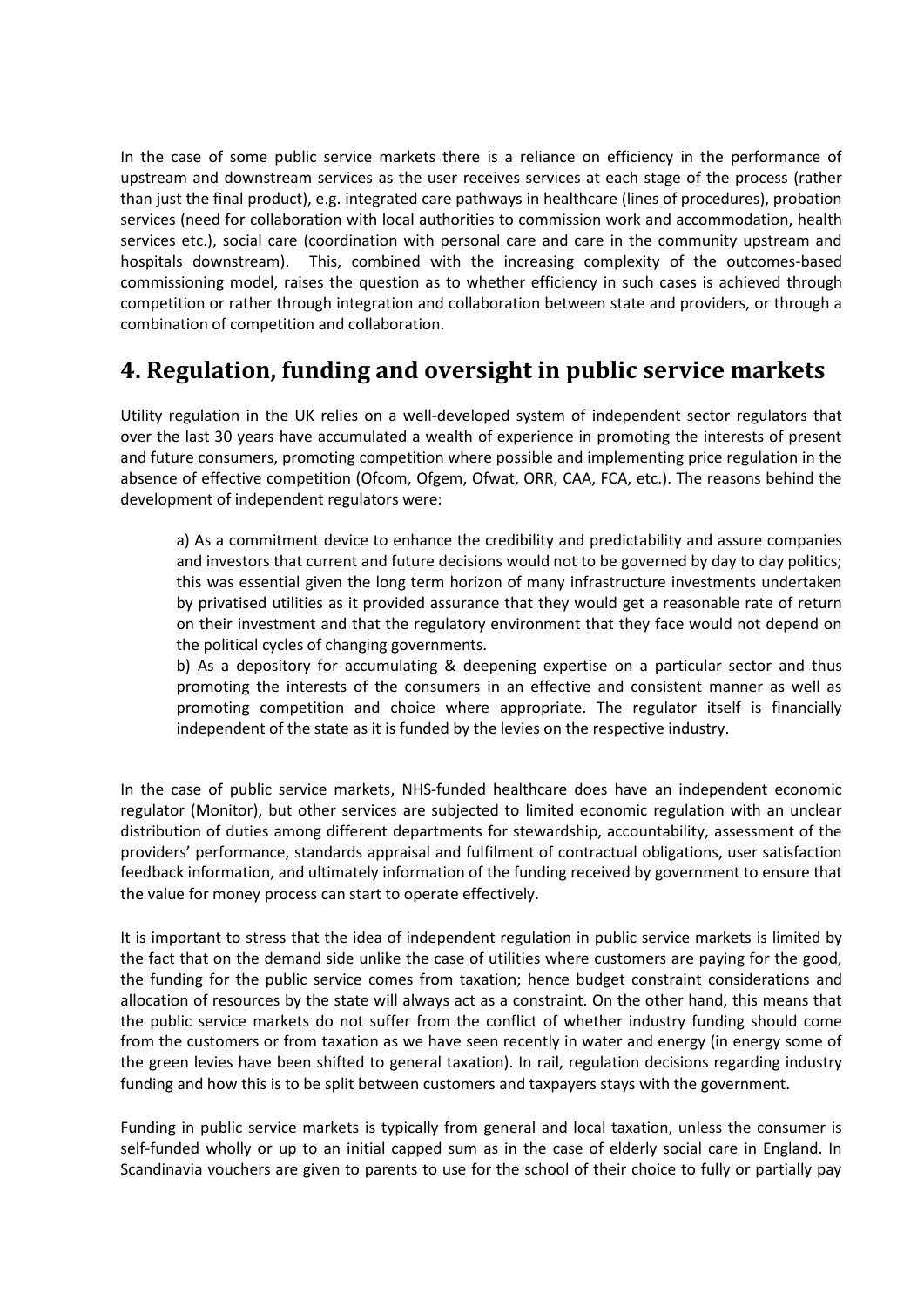for the tuition fees of their child by topping up if required. As the vouchers can be used to both state and private schools, this importantly implies that private schools are the recipients of government funding. This is not a trivial issue: it implies that users are given discretion on how to use state funding rather than the typical standard approach where parents pay for state schools through taxation but then have to pay entirely from their own pocket if they wish to privately educate their child. Ideological issues aside, this implies an increase in choice for users, leading to competition between state and private schools for the parents' custom, thus broadening the market definition and placing the parent in the purchaser/commissioner seat. On the down side, it deprives the state of the savings it can make by parents that decide not to use the state system of education despite paying for it through taxation, as is the norm.

The legal context is worth considering together with the extent that competition law applies in public service markets.<sup>1</sup> Applying competition law to public markets is complex and largely untested. In principle its provisions would apply to non-public sector providers, however the Competition Act does not necessarily capture the activities of public authorities, in particular whether authorities are under an obligation not to abuse a potentially dominant position when they operate both as a provider in the market and as a purchaser of services in the same market. Existing published legal advice from a trade association for care providers suggests that the position is 'ambiguous' and 'cannot be definitively answered' with 'case law both in the UK and in the EU seemingly contradicting one another on this issue'. The former OFT (now the CMA) set out its policy relating to public bodies and the Competition Act and concluded that it turns on whether a local authority is classed as an 'undertaking' engaging in 'economic activity'. According to the trade association guidance, public bodies which only engage in purchasing in a market and are not involved in the direct provision of goods and services in the same market are unlikely to be 'engaged in economic activity', and therefore do not class as 'undertakings' for the purposes of the Competition Act. Nevertheless, the former OFT's guidance stresses that public authorities should not consider themselves immune from competition law, and should not assume that the Act does not apply to them at all.

The presumption that public authorities in these circumstances are outside the scope of competition law was the basis of a Spanish healthcare case heard by the European Court of Justice. A trade association for Spanish medical technology providers attempted to sue the Spanish health system for abuse of a dominant position, because it was a near-monopsony purchaser of their services and was accused of taking advantage of its position for example taking many weeks to pay invoices. The court found that the Spanish health system was not acting as an undertaking in this case. The legal position, however, of public bodies in public service markets still needs further clarification, in particular for those that engage in a mixture of purchasing and the direct provision of goods or services of a commercial nature (i.e. for "economic purposes") in the same market.

Public authorities may (knowingly or unwittingly) exert substantial buyer power in a local market and depress prices below competitive levels, and force providers to accept unsustainable prices. This may not only have undesirable effects for providers on their sustainability and severely limit market supply, but also it could inadvertently hamper the public authority in meeting its statutory duties to ensure adequate provision in its area. Whilst applying competition law is complex and public authorities acting solely as buyers may not necessarily be captured by its provisions, authorities still need to act with care. Courts may still judge that they have acted unfairly, even if their actions are not directly caught by the prohibition against abusing a dominant market position. For example, in a court case in 2012 a group of

1

<sup>&</sup>lt;sup>1</sup> This topic was the subject of the City University's Centre for Competition and Regulatory Policy's Roundtable in January 2015. Amongst the speakers were current leading figures in the UK competition regime. Slides from presentations at the Roundtable can be found at http://www.city.ac.uk/arts-social-sciences/economics/research/centre-for-competition-and-regulatory-policy/presentations-from-the-19thccrp-roundtable-2015.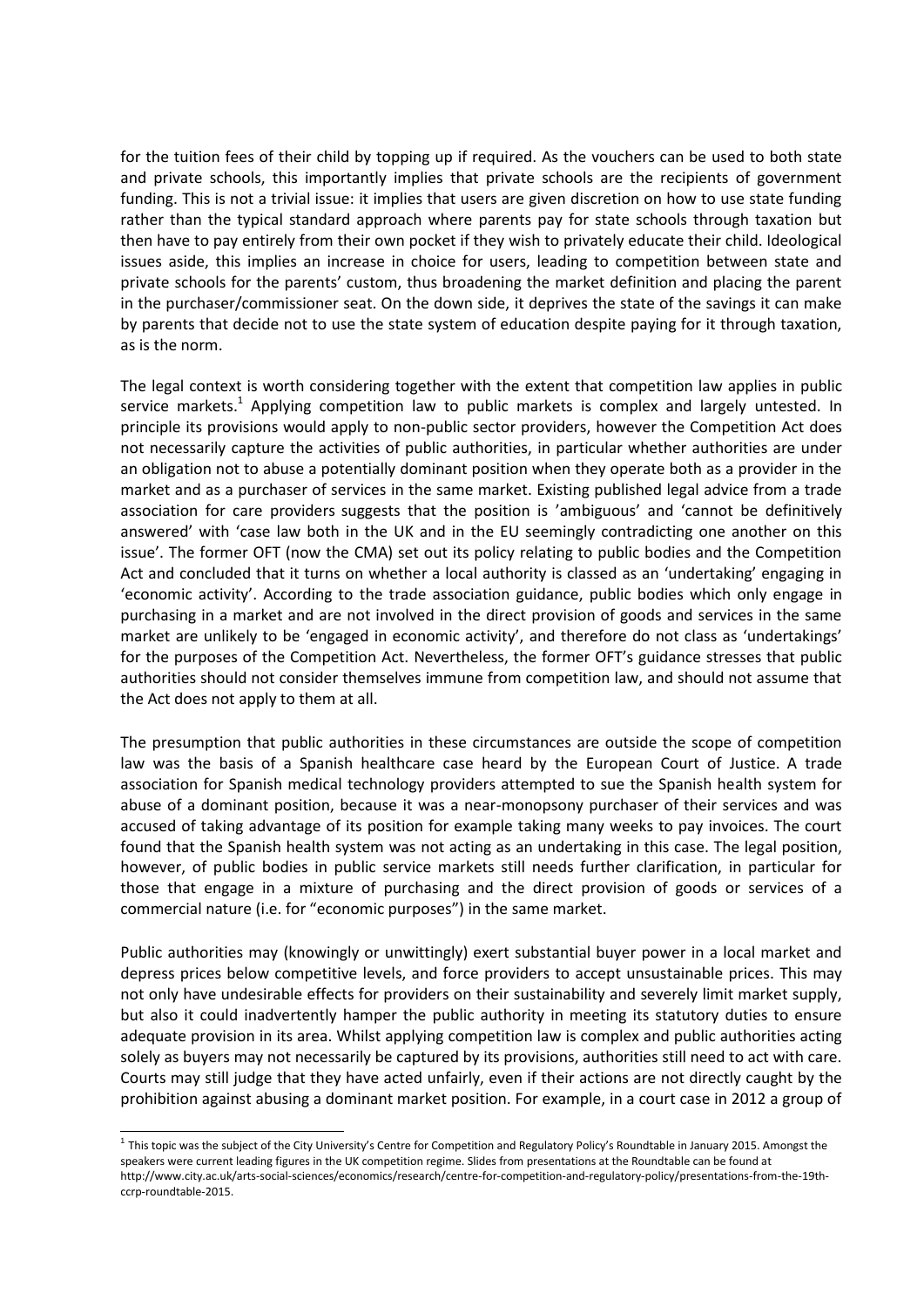local care providers challenged a local authority's decision to offer no increase in fees and took it for judicial review. The judge on this occasion quashed the local authority's decision on several counts including on the grounds that the judge considered that the authority was abusing its dominant position.<sup>2</sup>

In terms of the wider oversight of public service markets, the Competition and Markets Authority (CMA) has an important role in making markets work well for consumers and businesses and the economy. In the past the CMA (and its predecessor the OFT) has conducted studies of a number of public service markets including higher education, care homes and dentistry etc., and has made a number of recommendations to government to improve the market effectiveness in order to improve outcomes for consumers in these markets. The CMA's strategic assessment document has signalled its intention to do more work in the area of public service markets along with a number of other key areas of the economy.<sup>3</sup> In its assessment of these markets, market design problems, consumer information deficiencies and unequal outcomes were identified as potential risks.

#### **5. Concluding remarks**

The aim of this article was to compare, contrast and highlight the areas where the public service markets differ from the markets for regulated utilities. To achieve this we have explored the definitions of public services, have highlighted the differences in the user side (who is in many cases separate from the buyer/commissioner) and types of user choice, the product characteristics of such services, the plurality in the forms of provision, the market definition. Finally, in section 4 we have analysed the regulatory and oversight arrangements in such markets and highlighted issues which will potentially assume growing importance as marketized delivery is likely to become increasingly mainstream in public services provision.

## **Acknowledgement**

This article is based on part of a working paper by Dassiou et al. (2014).

 2 'National Audit Office Principles Paper (2013), paragraph 3.36.

<sup>3</sup> *'CMA Strategic Assessment'*, CMA 35, November 2014.